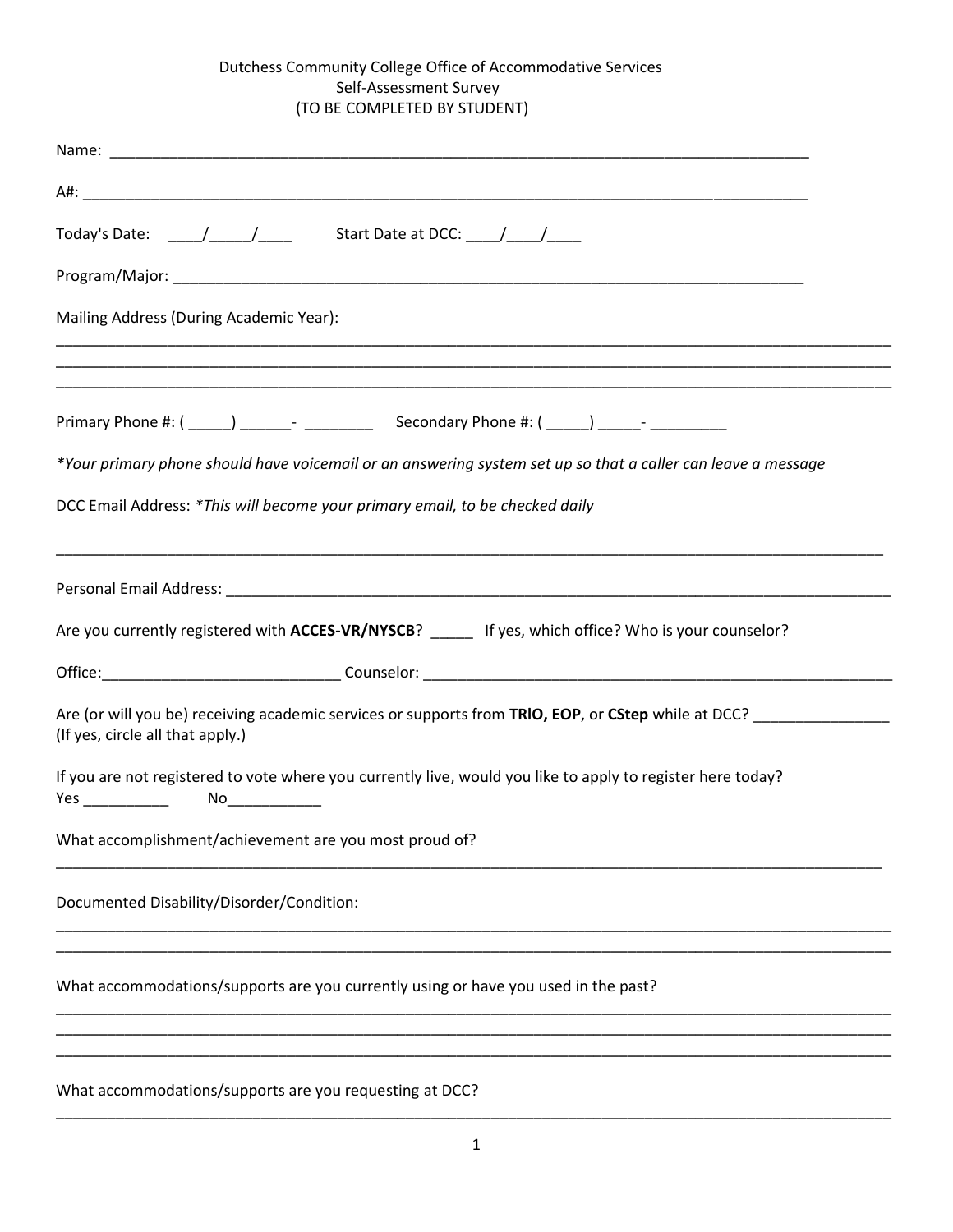\* If you are enrolled in a major/program that requires participation in clinical or field work activities, we may need to discuss accommodations for those settings as well.

Overall: What do you anticipate your greatest academic challenge/obstacle will be at DCC?

What are your areas of academic strength? What skills/abilities are you confident in?

Next, we're looking to understand more about the impact of your diagnosed disability/medical condition/disorder on specific academic tasks and everyday life activities. If your disability does not affect a particular task/activity, indicate "N/A."

What is the impact of your disability on academic reading and reading retention?

What is the impact on writing? (Projects, response essays, research papers, in-class writing assignments)

On math?

On test-taking?

On note-taking during lectures?

On interpersonal communication?

On mobility/physical accessibility?

On social interaction?

On time management, organization, or planning?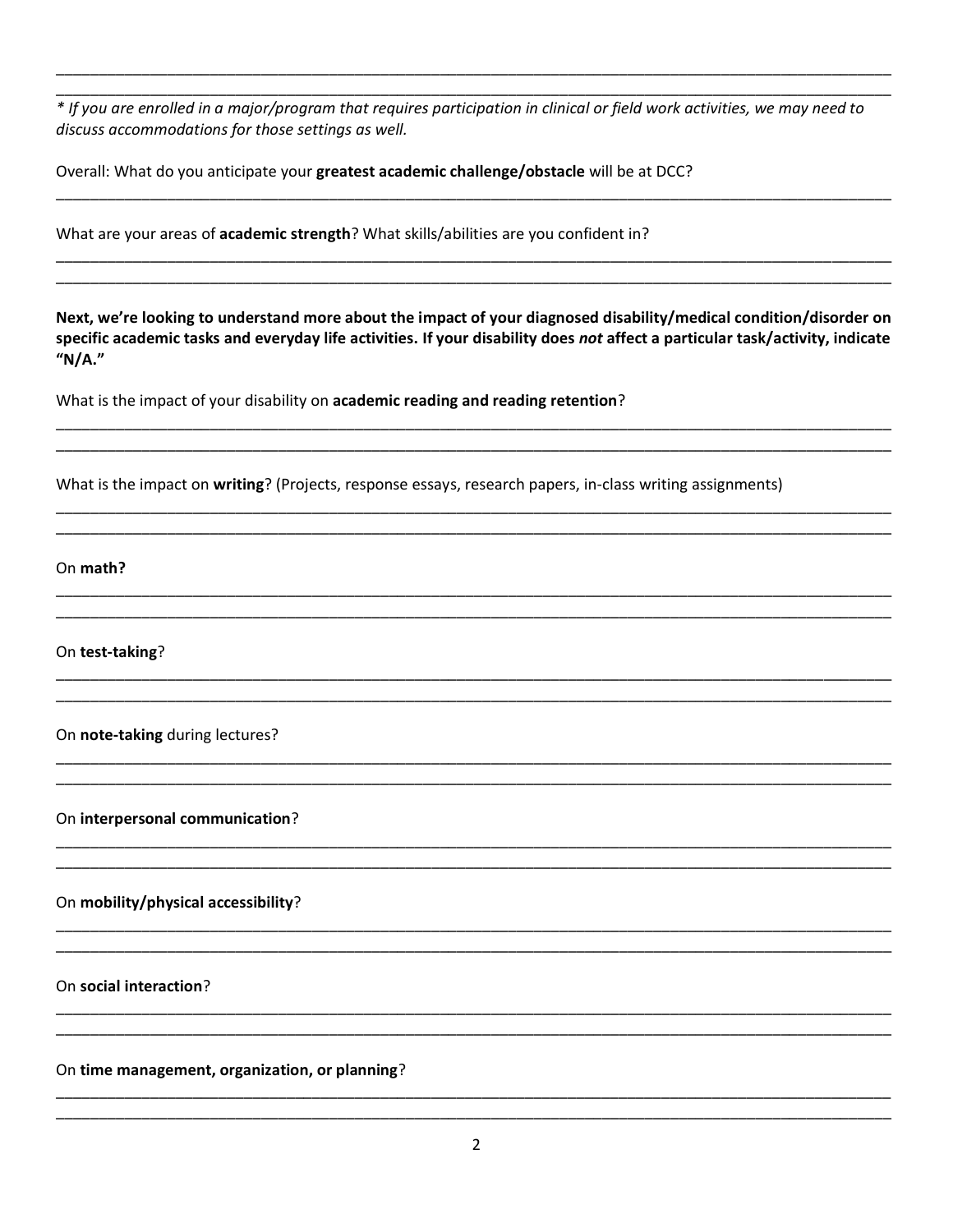Do you currently use any **assistive or adaptive technology** to support your academics? (e.g Read/Write Gold, Dragon Naturally Speaking, Zoom Text, Kurzweil, Smart Pen, Otter.ai, E-Text books, other)? If yes, please indicate which and explain.

\_\_\_\_\_\_\_\_\_\_\_\_\_\_\_\_\_\_\_\_\_\_\_\_\_\_\_\_\_\_\_\_\_\_\_\_\_\_\_\_\_\_\_\_\_\_\_\_\_\_\_\_\_\_\_\_\_\_\_\_\_\_\_\_\_\_\_\_\_\_\_\_\_\_\_\_\_\_\_\_\_\_\_\_\_\_\_\_\_\_\_\_\_\_\_\_\_\_ \_\_\_\_\_\_\_\_\_\_\_\_\_\_\_\_\_\_\_\_\_\_\_\_\_\_\_\_\_\_\_\_\_\_\_\_\_\_\_\_\_\_\_\_\_\_\_\_\_\_\_\_\_\_\_\_\_\_\_\_\_\_\_\_\_\_\_\_\_\_\_\_\_\_\_\_\_\_\_\_\_\_\_\_\_\_\_\_\_\_\_\_\_\_\_\_\_\_

Have you used a **Learning Management System** in the past? Google Classroom, Blackboard, Moodle, something else? Was it easy to navigate? Difficult? Were you able to find what you needed for classes and submit work?

\_\_\_\_\_\_\_\_\_\_\_\_\_\_\_\_\_\_\_\_\_\_\_\_\_\_\_\_\_\_\_\_\_\_\_\_\_\_\_\_\_\_\_\_\_\_\_\_\_\_\_\_\_\_\_\_\_\_\_\_\_\_\_\_\_\_\_\_\_\_\_\_\_\_\_\_\_\_\_\_\_\_\_\_\_\_\_\_\_\_\_\_\_\_\_\_\_\_ \_\_\_\_\_\_\_\_\_\_\_\_\_\_\_\_\_\_\_\_\_\_\_\_\_\_\_\_\_\_\_\_\_\_\_\_\_\_\_\_\_\_\_\_\_\_\_\_\_\_\_\_\_\_\_\_\_\_\_\_\_\_\_\_\_\_\_\_\_\_\_\_\_\_\_\_\_\_\_\_\_\_\_\_\_\_\_\_\_\_\_\_\_\_\_\_\_\_

Overall, what is your level of **"tech savvy"**? How comfortable are you in using the various features of MS Word, email (including creating folders, filing messages, viewing your calendar, scheduling appointments), excel, Adobe, etc.?

**\_\_\_\_\_\_\_\_\_\_\_\_\_\_\_\_\_\_\_\_\_\_\_\_\_\_\_\_\_\_\_\_\_\_\_\_\_\_\_\_\_\_\_\_\_\_\_\_\_\_\_\_\_\_\_\_\_\_\_\_\_\_\_\_\_\_\_\_\_\_\_\_\_\_\_\_\_\_\_\_\_\_\_\_\_\_\_\_\_\_\_\_\_\_\_\_\_\_ \_\_\_\_\_\_\_\_\_\_\_\_\_\_\_\_\_\_\_\_\_\_\_\_\_\_\_\_\_\_\_\_\_\_\_\_\_\_\_\_\_\_\_\_\_\_\_\_\_\_\_\_\_\_\_\_\_\_\_\_\_\_\_\_\_\_\_\_\_\_\_\_\_\_\_\_\_\_\_\_\_\_\_\_\_\_\_\_\_\_\_\_\_\_\_\_\_\_**

#### **Please circle the areas below where you experience the greatest barriers/challenges to academic success:**

### **Test–taking:**

Multiple Choice Exams Essay Exams Reading Test Questions Interpreting Test Questions Writing Out Answers Finishing On Time

### **In Classes:**

Note-taking During Lectures Listening/Staying Focused Speaking/Verbally Participating Maintaining Attendance

### **In-Class Work:**

Giving Presentations Group Projects Lab Projects

#### **Out-of-Class Assignments:**

Task Initiation (getting started) Task Persistence (sticking to a task) Task Completion (finishing) Assigned Reading/Reading Comprehension Conducting Research Writing Research Papers Planning Steps Needed To Complete A Project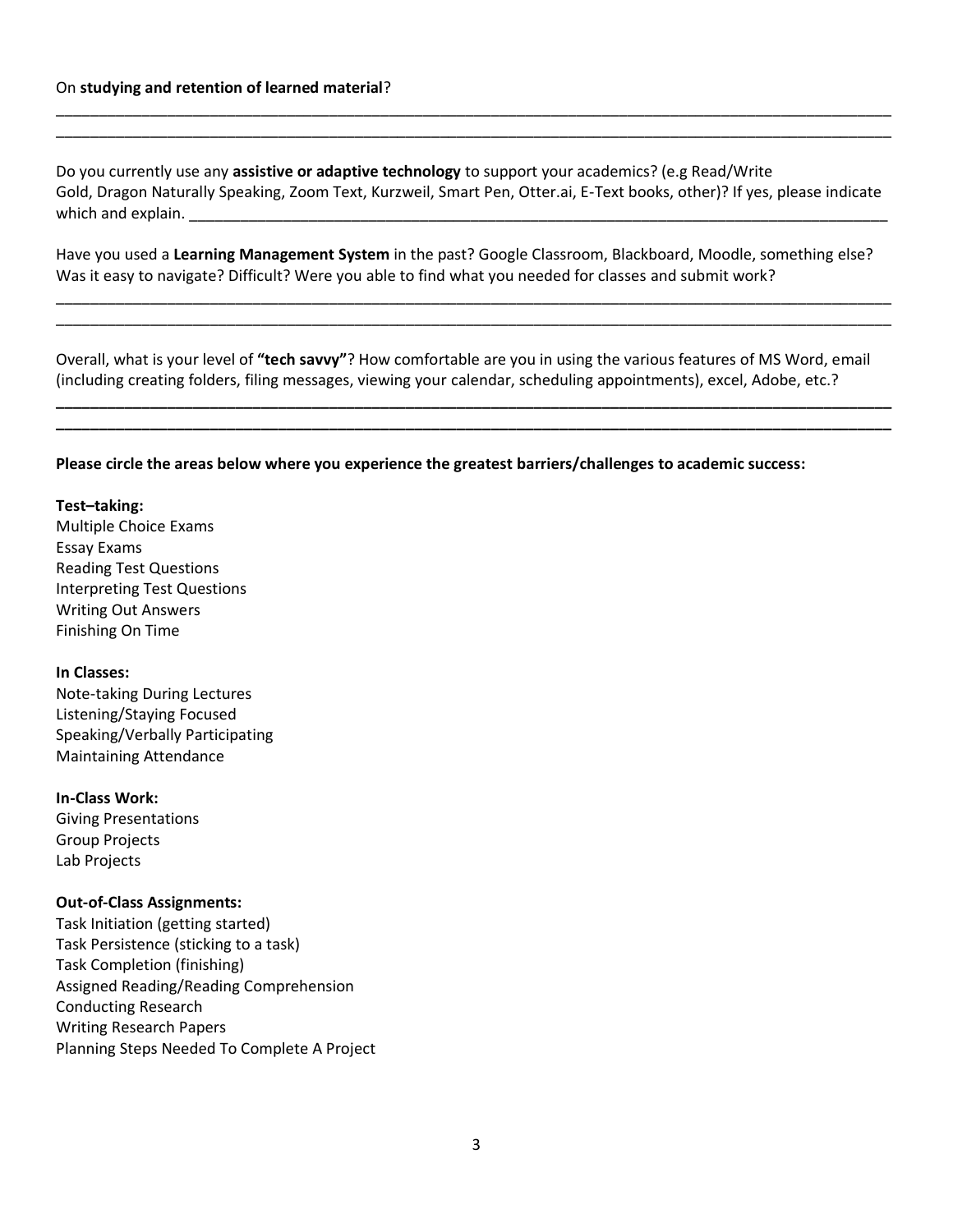# **Under Time Constraints**:

Meeting Short-Term Deadlines Estimating Time Necessary For Long Term Assignments Feeling Anxious

## **Online:**

Reading Content Viewing Videos Participating in Forums/Chats General Accessibility

## **Other Times**:

On-Campus Housing Social Interactions Campus Activities Computer Use (in campus computer labs)

## **Most Challenging Courses:**

Reading-Based Writing- Based Math-Based Science-based

## **Physical Barriers:**

Parking/Transportation Stairs/Doors Counters/Lab Gym Activities

Any other comments or barriers not mentioned?

## **General Information:**

Have you ever participated in a career assessment? (If yes, when? What sort? And what were the results?)

What is most important to you in a future job? What kinds of tasks do you want (and not want) to perform as part of a  $job?$ 

\_\_\_\_\_\_\_\_\_\_\_\_\_\_\_\_\_\_\_\_\_\_\_\_\_\_\_\_\_\_\_\_\_\_\_\_\_\_\_\_\_\_\_\_\_\_\_\_\_\_\_\_\_\_\_\_\_\_\_\_\_\_\_\_\_\_\_\_\_\_\_\_\_\_\_\_\_\_\_\_\_\_\_\_\_\_\_\_\_\_\_\_\_\_\_\_\_\_

\_\_\_\_\_\_\_\_\_\_\_\_\_\_\_\_\_\_\_\_\_\_\_\_\_\_\_\_\_\_\_\_\_\_\_\_\_\_\_\_\_\_\_\_\_\_\_\_\_\_\_\_\_\_\_\_\_\_\_\_\_\_\_\_\_\_\_\_\_\_\_\_\_\_\_\_\_\_\_\_\_\_\_\_\_\_\_\_\_\_\_\_\_\_\_\_\_\_

\_\_\_\_\_\_\_\_\_\_\_\_\_\_\_\_\_\_\_\_\_\_\_\_\_\_\_\_\_\_\_\_\_\_\_\_\_\_\_\_\_\_\_\_\_\_\_\_\_\_\_\_\_\_\_\_\_\_\_\_\_\_\_\_\_\_\_\_\_\_\_\_\_\_\_\_\_\_\_\_\_\_\_\_\_\_\_\_\_\_\_\_\_\_\_\_\_

\_\_\_\_\_\_\_\_\_\_\_\_\_\_\_\_\_\_\_\_\_\_\_\_\_\_\_\_\_\_\_\_\_\_\_\_\_\_\_\_\_\_\_\_\_\_\_\_\_\_\_\_\_\_\_\_\_\_\_\_\_\_\_\_\_\_\_\_\_\_\_\_\_\_\_\_\_\_\_\_\_\_\_\_\_\_\_\_\_\_\_\_\_\_\_\_\_\_ \_\_\_\_\_\_\_\_\_\_\_\_\_\_\_\_\_\_\_\_\_\_\_\_\_\_\_\_\_\_\_\_\_\_\_\_\_\_\_\_\_\_\_\_\_\_\_\_\_\_\_\_\_\_\_\_\_\_\_\_\_\_\_\_\_\_\_\_\_\_\_\_\_\_\_\_\_\_\_\_\_\_\_\_\_\_\_\_\_\_\_\_\_\_\_\_\_\_

Do you have a clear sense of your desired career track or are you interested in exploring options and "trying out" different jobs/fields?

Are you confident in networking? Would you find it helpful to meet with someone who can help connect you directly with employers and post-graduation employment opportunities? \_\_\_\_\_\_\_\_\_\_\_\_\_\_\_\_\_\_\_\_\_\_\_\_\_\_\_\_\_\_\_\_\_\_\_\_\_\_